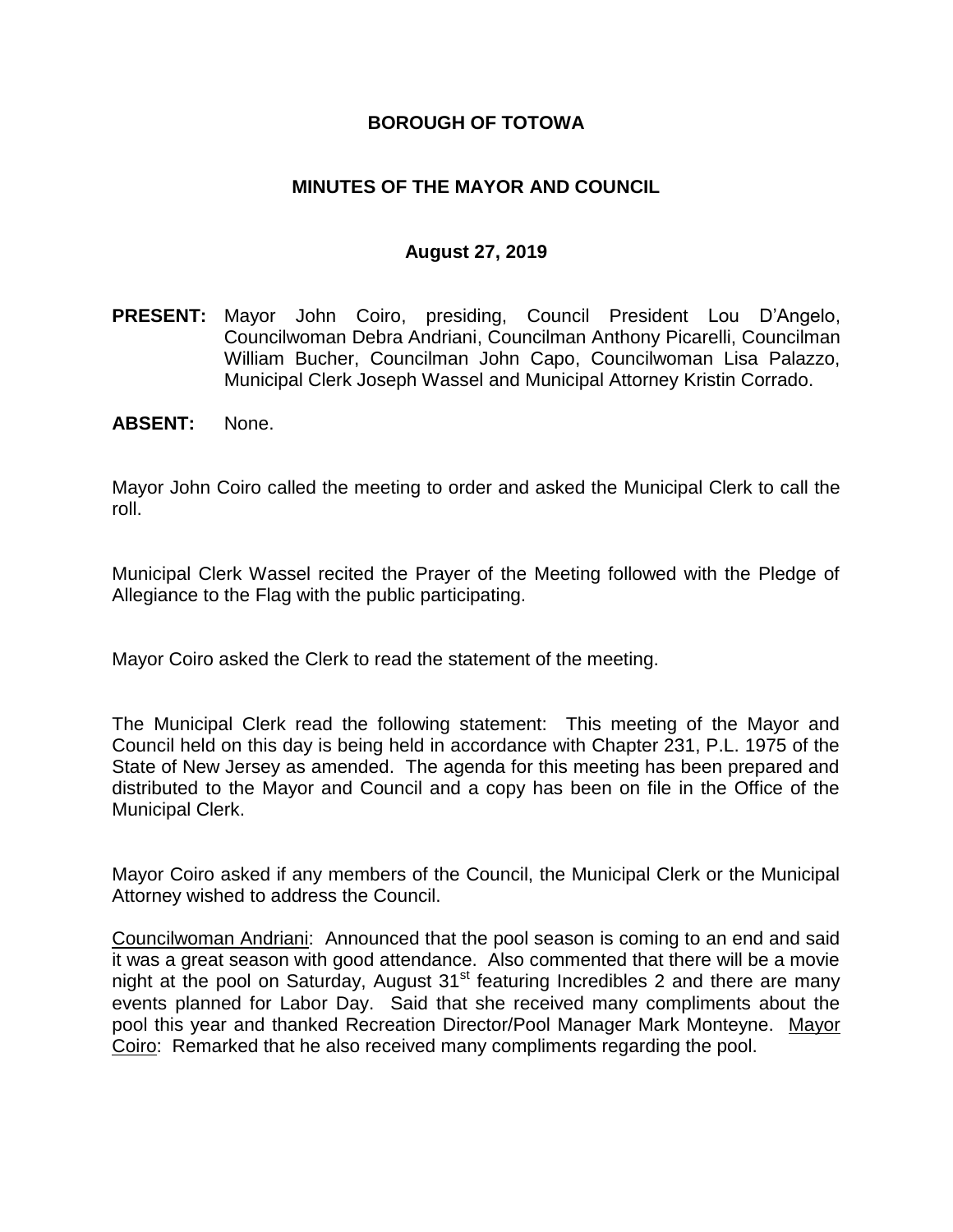## CITIZENS HEARD:

Mike Mahometa, 269 Lincoln Avenue: 1) Asked that we have an inspector check out the condition of the American Flag at Andy's Nails at the corner of Lincoln Avenue and Union Boulevard.; 2) Said that he had called PSE&G a couple months ago about a street light pole that was knocked down and it is still down so when he called back they said it wasn't their responsibility.; 3) Complimented DPW Superintendent Jim Niland's team for removing the pine tree that fell across the walking path and that we are now just waiting for replacements.; 4) Stated that along Riverview Drive between Lackawanna Avenue and the Hillery Street Bridge there is still a ton of garbage.; 5) Questioned that there is no Republican Picnic this year. Mayor Coiro: Responded that there will not be a Republican Picnic this year and we will have our inspector John Waryas check on the Flag at Andy's Nails and the garbage along Riverview Drive and that the light poles are the responsibility of PSE&G, but they take a long time to replace them.

There was a motion by Councilwoman Andriani, seconded by Councilman Picarelli to approve the Minutes of the Mayor and Council for the meeting of August 13, 2019. On roll call vote, all members of the Council present voted in the affirmative. Councilman D'Angelo abstained from the voting.

COMMITTEE ON FINANCE:

There was a motion by Councilman Picarelli, seconded by Councilman D'Angelo to approve Resolution No. 2019-18 for the payment of bills. On roll call vote, all members of the Council present voted in the affirmative.

There was a motion by Councilman Picarelli, seconded by Councilman D'Angelo to adopt the following Resolution Authorizing The Purchase And Delivery Of 65 Gallon, Two Wheeled Residential Recycling Carts. On roll call vote, all members of the Council present voted in the affirmative.

## RESOLUTION NO. 100-2019

RESOLUTION AUTHORIZING THE PURCHASE AND DELIVERY OF 65 GALLON, TWO WHEELED RESIDENTIAL RECYCLING CARTS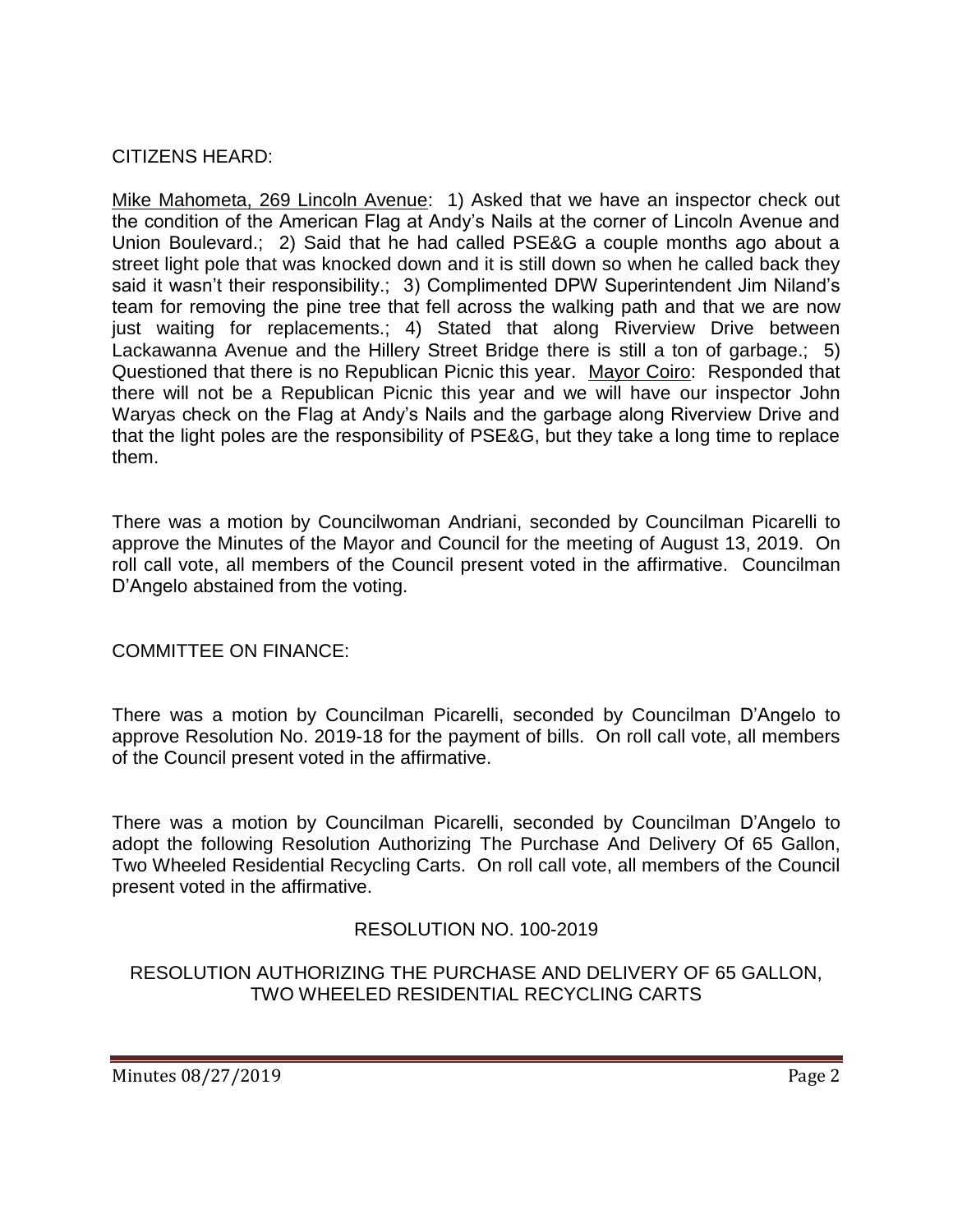WHEREAS, the Mayor and Council of the Borough of Totowa want to encourage the residents of our community to participate in the Borough of Totowa's Recycling Programs; and

WHEREAS, the Mayor and Council of the Borough of Totowa desire to purchase residential recycling carts for the Borough of Totowa home owners; and

WHEREAS, The Educational Services Commission of New Jersey ("ESCNJ Co-op") has awarded Contract No. ESCNJ 17/18-50 to T.M. Fitzgerald & Associates, Inc., (TMF Corporation), 850 West Chester Pike, Suite 200, Havertown, Pennsylvania 19083-4439 for the purchase of 65G-EDGE 65 gallon two wheeled residential recycling carts with logo; and

WHEREAS, pursuant to the applicable New Jersey State laws, the purchase of these recycling cans may be authorized without public bidding.

NOW, THEREFORE, BE IT RESOLVED, that the Mayor and Council of the Borough of Totowa do hereby authorize the purchase of 1,440 65G-EDGE 65 gallon two wheeled residential recycling carts with logo from TMF Corporation in the amount of \$77,712.00.

BE IT FURTHER RESOLVED, that the Municipal Council of the Borough of Totowa does hereby authorize the Mayor and Municipal Clerk to execute any and all instruments relating thereto.

COMMITTEE ON PUBLIC SAFETY:

There was a motion by Councilman D'Angelo, seconded by Councilman Capo to approve a grade increase for Patrol Officer James Jurewicz from Grade 8 to Grade 7. On roll call vote, all members of the Council present voted in the affirmative.

There was a motion by Councilman D'Angelo, seconded by Councilman Capo to adopt the following Resolution Authorizing The Purchase And Delivery Of Three Vehicles For The Borough Of Totowa Police Department. On roll call vote, all members of the Council present voted in the affirmative.

RESOLUTION NO. 101-2019

RESOLUTION AUTHORIZING THE PURCHASE AND DELIVERY OF THREE VEHICLES FOR THE BOROUGH OF TOTOWA POLICE DEPARTMENT

Minutes 08/27/2019 **Page 3**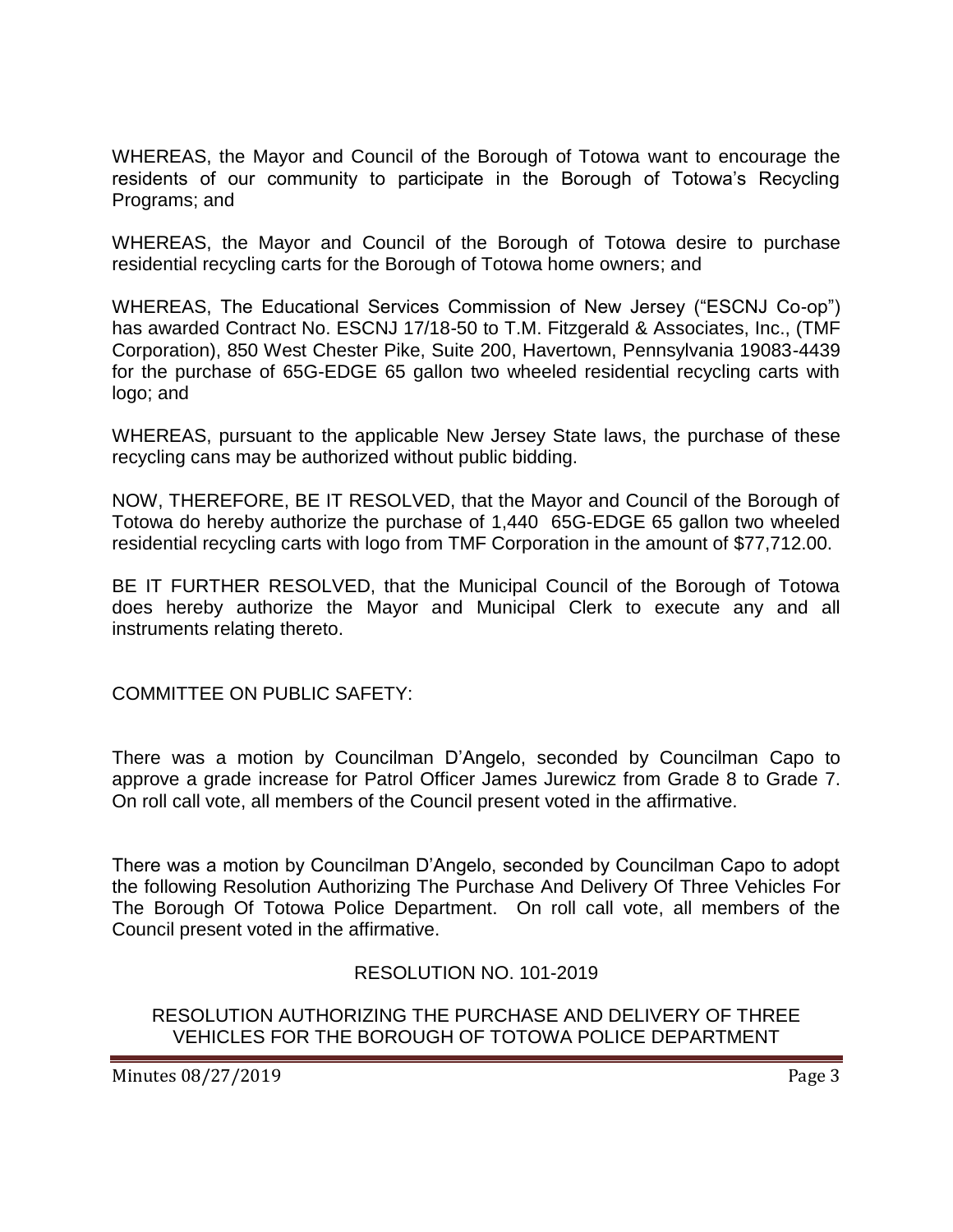WHEREAS, the Borough of Totowa Police Chief has requested that three new police vehicles be purchased and added to the Borough of Totowa fleet; and

WHEREAS, the Mayor and Council of the Borough of Totowa have determined that there is a need for three new police vehicles in order to maintain and keep the fleet updated; and

WHEREAS, the Mayor and Council of the Borough of Totowa desire to authorize the purchase of these vehicles; and

WHEREAS, Morris County Cooperative Pricing Council Contract No. 15-A has been awarded to Beyer Ford, 170 Ridgedale Avenue, Morristown, New Jersey 07960 for the purchase and delivery of 2020 Ford Police Interceptor Sport Utility Vehicles ("SUVs") and all related equipment; and

WHEREAS, pursuant to the applicable New Jersey State laws, the purchase of the police vehicles may be authorized without public bidding.

NOW, THEREFORE, BE IT RESOLVED, that the Mayor and Council of the Borough of Totowa do hereby authorize the purchase of three 2020 Ford Police Interceptor SUVs from Beyer Ford in the amount of \$32,734.25 per SUV for a total cost of \$98,202.75.

BE IT FURTHER RESOLVED, that the Mayor and Municipal Council of the Borough of Totowa do hereby authorize the Municipal Clerk and Police Chief to execute any and all instruments relating thereto.

There was a motion by Councilman D'Angelo, seconded by Councilman Capo to adopt the following Resolution Authorizing The Purchase And Delivery Of Eight Portable Radios For The Borough Of Totowa Police Department. On roll call vote, all members of the Council present voted in the affirmative.

## RESOLUTION NO. 102-2019

#### RESOLUTION AUTHORIZING THE PURCHASE AND DELIVERY OF EIGHT PORTABLE RADIOS FOR THE BOROUGH OF TOTOWA POLICE DEPARTMENT

WHEREAS, the Borough of Totowa Police Chief has requested that eight new portable radios be purchased for use by the Borough of Totowa Police Department; and

WHEREAS, the Mayor and Council of the Borough of Totowa have determined that there is a need for the new radios; and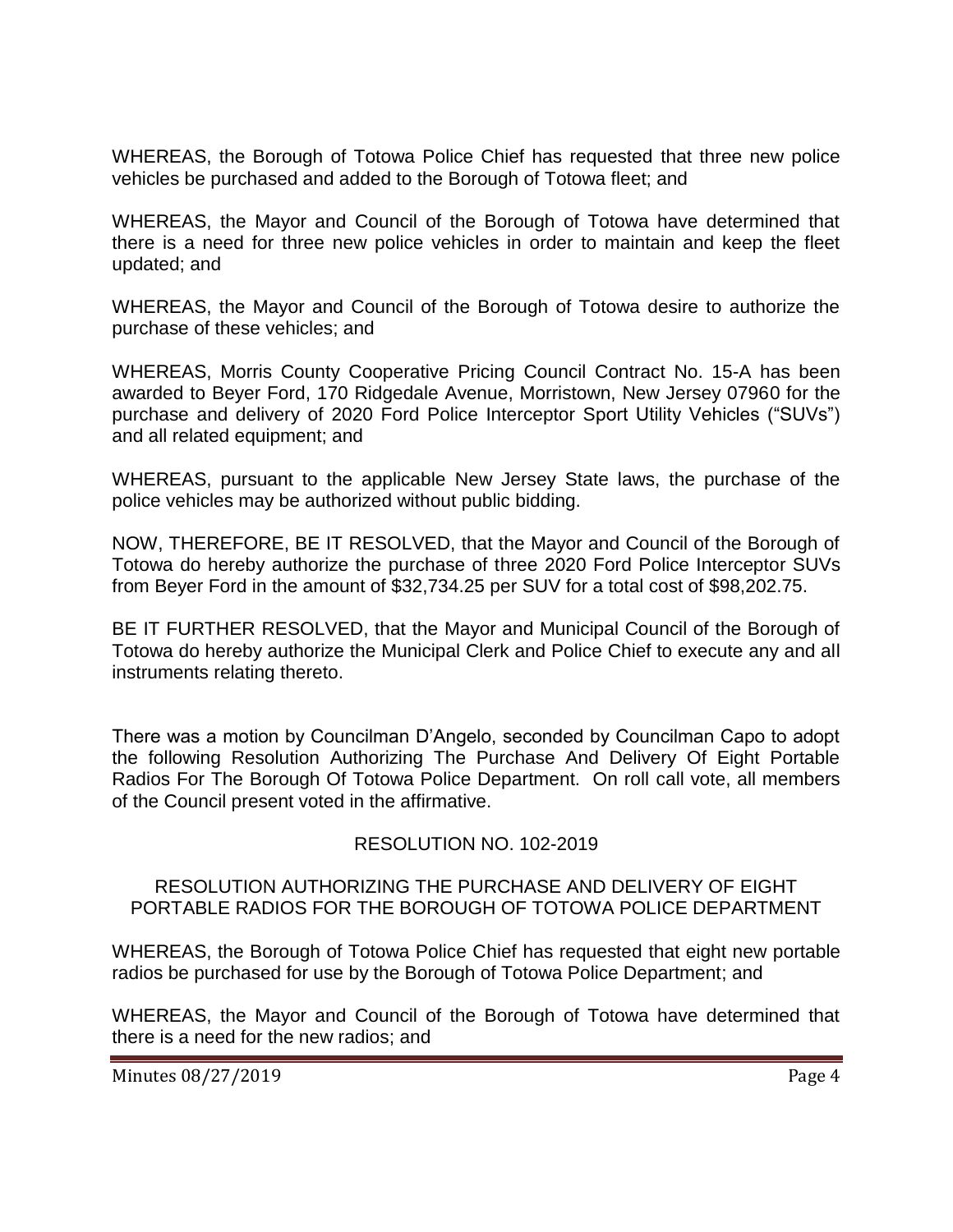WHEREAS, the Mayor and Council of the Borough of Totowa desire to authorize the purchase of eight new portable radios; and

WHEREAS, State of New Jersey Contract No. 83898 has been awarded to Northeast Communications, 244 East Union Turnpike, Wharton, New Jersey 07885 for the purchase and delivery of portable radios and all related equipment; and

WHEREAS, pursuant to the applicable New Jersey State laws, the purchase of the police radios may be authorized without public bidding.

NOW, THEREFORE, BE IT RESOLVED, that the Mayor and Council of the Borough of Totowa do hereby authorize the purchase of eight Motorola XPR-3500 portable radios and all related equipment from Northeast Communications in the amount of \$5,946.70.

BE IT FURTHER RESOLVED, that the Mayor and Municipal Council of the Borough of Totowa do hereby authorize the Municipal Clerk and Police Chief to execute any and all instruments relating thereto.

Upon the recommendation of the Committee, there was a motion by Councilman D'Angelo, seconded by Councilman Capo to appoint Steven Baker as a School Crossing Guard. On roll call vote, all members of the Council present voted in the affirmative.

## MAYOR'S APPOINTMENT

#### I, Mayor John Coiro, with the advice and consent of the Council do hereby appoint Steven Baker as a School Crossing Guard for a one year term expiring December 31, 2019.

There was a motion by Councilman D'Angelo, seconded by Councilwoman Andriani to confirm the appointment. On roll call vote, all members of the Council present voted in the affirmative.

A letter was received from Riverview Park Fire Company requesting permission to take Engine 973 to the following Wet Downs: Sunday, September 8, 2019 in Paramus and Saturday, September 21, 2019 in Pine Brook. There was a motion by Councilman D'Angelo, seconded by Councilman Capo to grant permission. On roll call vote, all members of the Council present voted in the affirmative.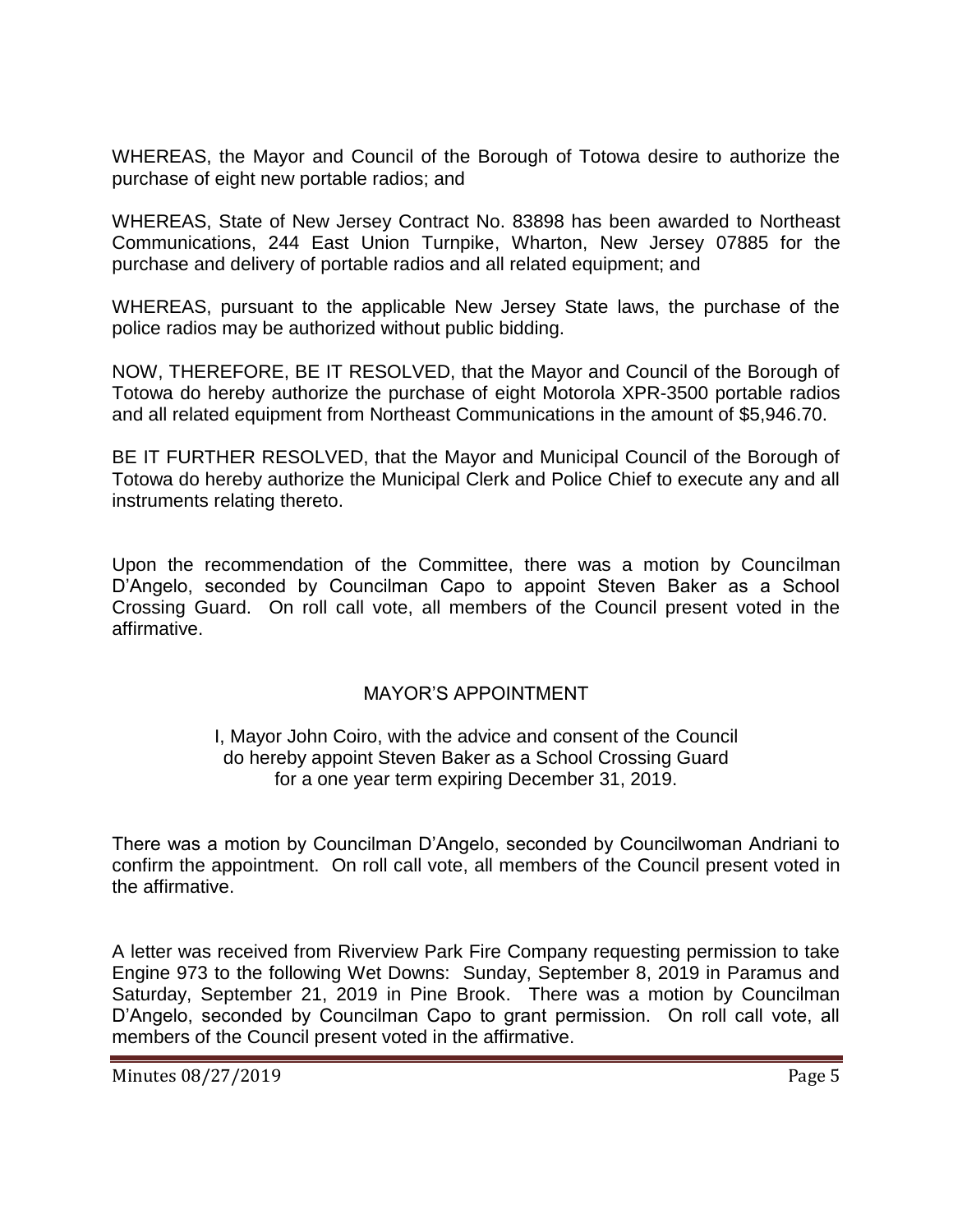A letter from the Totowa Fire Department Fund Drive Committee advising of their annual fund drive, with their door-to-door campaign being held on October 13 – 15, 2019 was received and filed.

There was a motion by Councilman D'Angelo, seconded by Councilman Capo to approve payment of the annual contribution for 2019 to the Borough Of Totowa First Aid Squad, Inc. in the amount of \$15,000.00. On roll call vote, all members of the Council present voted in the affirmative.

## COMMITTEE ON PUBLIC WORKS:

Upon the recommendation of DPW Superintendent Jim Niland, there was a motion by Councilman Bucher, seconded by Councilwoman Palazzo to approve a grade increase for DPW Laborer Josko Huljev from Grade 1 to Grade 1-C. On roll call vote, all members of the Council present voted in the affirmative.

There was a motion by Councilman Bucher, seconded by Councilwoman Palazzo to adopt the following Resolution Authorizing Repairs To The Elgin Crosswind Street Sweeper. On roll call vote, all members of the Council present voted in the affirmative.

## RESOLUTION NO. 103-2019

### RESOLUTION AUTHORIZING REPAIRS TO THE ELGIN CROSSWIND STREET SWEEPER

WHEREAS, the Superintendent for the Borough of Totowa Department of Public Works ("DPW") has advised that the Elgin Crosswind Street Sweeper is in need of various repairs; and

WHEREAS, the Mayor and Council of the Borough of Totowa desire to authorize these repairs to the Elgin Crosswind Street Sweeper in order to keep the municipal roadways clean from debris; and

WHEREAS, State of New Jersey Contract No. A-85857 has been awarded to W. E. Timmerman Co., Inc., 3554 Route 22 West, P. O. Box 71, Whitehouse, New Jersey 08888 for road maintenance equipment repairs; and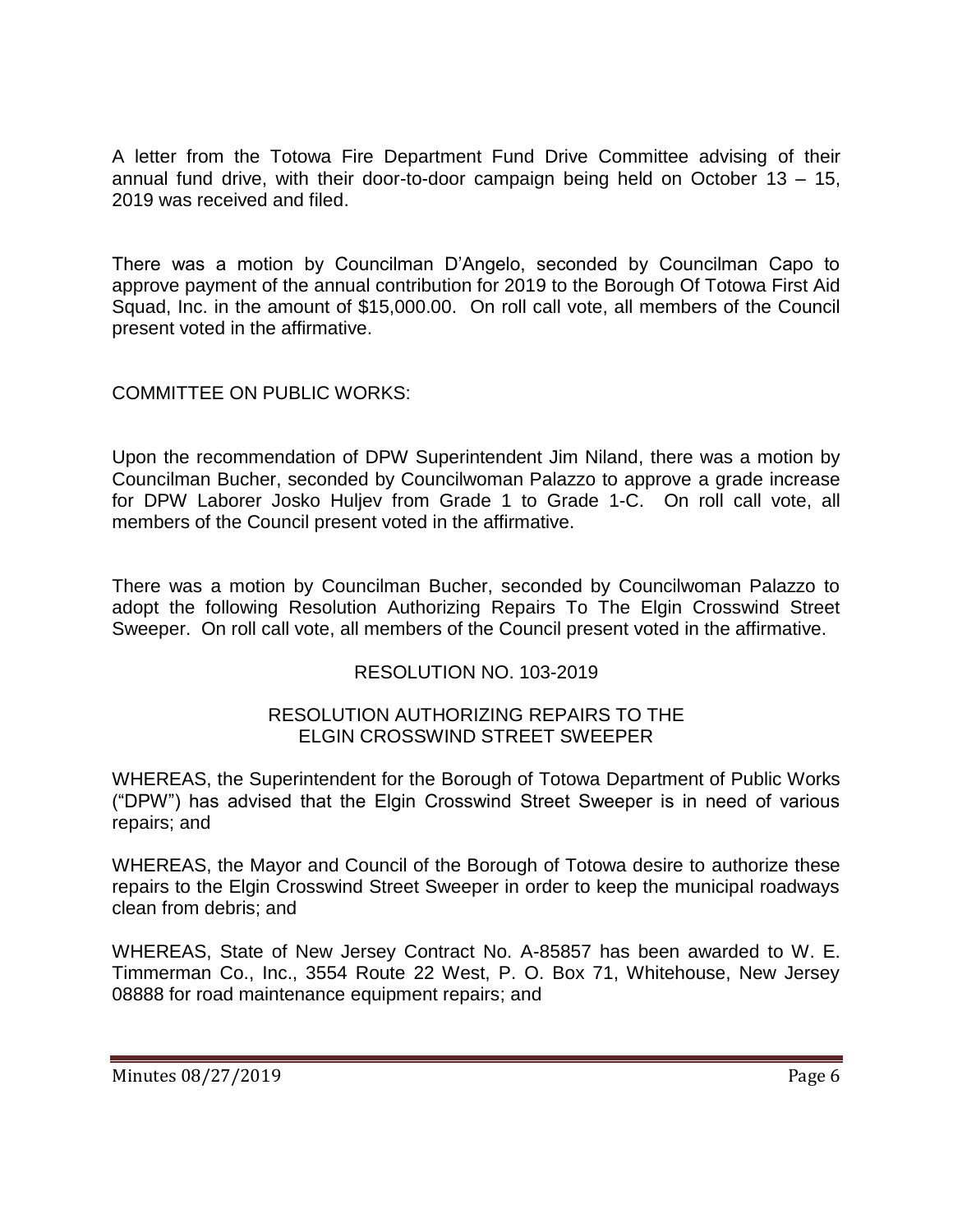WHEREAS, W. E. Timmerman Co., Inc. submitted a proposal dated October 16, 2018 for the necessary repairs to the Elgin Crosswind Street Sweeper in the amount of \$27,129.84, a copy of which is on file in the office of the Borough of Totowa Municipal Clerk; and

WHEREAS, pursuant to the applicable New Jersey State laws, these repairs to the Elgin Crosswind Street Sweeper may be authorized without public bidding.

NOW, THEREFORE, BE IT RESOLVED, that the Mayor and Council of the Borough of Totowa do hereby authorize W. E. Timmerman Co., Inc. to perform the repairs set forth in their proposal to the Elgin Crosswind Street Sweeper in the amount of \$27,129.84.

BE IT FURTHER RESOLVED, that the Mayor and Council of the Borough of Totowa do hereby authorize the Municipal Clerk and DPW Superintendent to execute any and all instruments relating thereto.

COMMITTEE ON ENGINEERING & PUBLIC PROPERTY:

Upon the recommendation of the Committee, there was a motion by Councilman Capo, seconded by Councilwoman Andriani to appoint Bernard John Sivik as Licensed Sewer Operator. On roll call vote, all members of the Council present voted in the affirmative.

## MAYOR'S APPOINTMENT

### I, Mayor John Coiro, with the advice and consent of the Council do hereby appoint Bernard John Sivik as Licensed Sewer Operator for a term of one year expiring December 31, 2019.

There was a motion by Councilman Capo, seconded by Councilwoman Andriani to confirm the appointment. On roll call vote, all members of the Council present voted in the affirmative.

There was a motion by Councilman Capo, seconded by Councilwoman Andriani to adopt the following Resolution Authorizing The Borough Of Totowa To Register With Municibid To Sell Surplus Property. On roll call vote, all members of the Council present voted in the affirmative.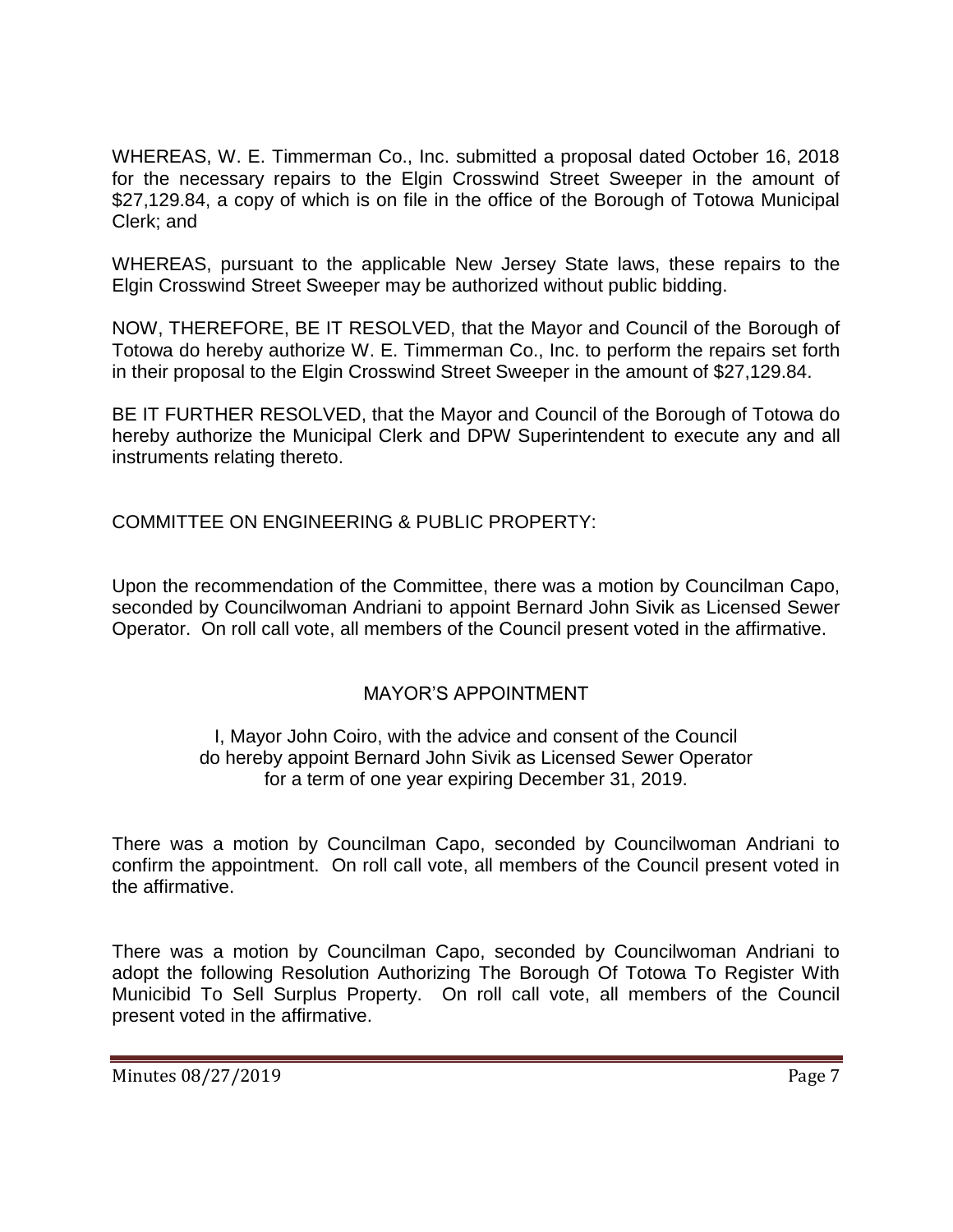# RESOLUTION NO. 104-2019

### RESOLUTION AUTHORIZING THE BOROUGH OF TOTOWA TO REGISTER WITH MUNICIBID TO SELL SURPLUS PROPERTY

WHEREAS, pursuant to N.J.S.A. 40A:11-36, any contracting unit by resolution of its governing body may authorize the sale of its personal property not needed for public use; and

WHEREAS, the Mayor and Council of the Borough periodically authorize the disposition of various items no longer needed for public use; and

WHEREAS, the Mayor and Council of the Borough of Totowa desire to use an internet based surplus auction system which will allow their Department Heads to manage their surplus inventory while complying with all governmental rules and regulations; and

WHEREAS, State of New Jersey Contract T#2581 has been awarded to Municibid.com, LLC ("Municibid"), 1608 Walnut Street, Floor 12, Philadelphia, Pennsylvania 19103 for internet based auction services for governmental entities to sell their surplus goods and other property; and

WHEREAS, the Mayor and Council of the Borough of Totowa desire to authorize the Borough of Totowa to register with Municibid for online auction services for the municipality.

NOW, THEREFORE, BE IT RESOLVED, that the Mayor and Council of the Borough of Totowa do hereby authorize the Borough of Totowa to register with Municibid.com, LLC for internet based auction services to sell the Borough of Totowa's surplus property.

BE IT FURTHER RESOLVED, that the Mayor and Council of the Borough of Totowa do hereby authorize the Municipal Clerk to execute any and all necessary instruments relating thereto.

There was a motion by Councilman Capo, seconded by Councilwoman Andriani to adopt the following Resolution Authorizing The Borough Of Totowa To Enter Into A Purchase Agreement With The Bank Of America For 63 Norwood Terrace. On roll call vote, all members of the Council present voted in the affirmative.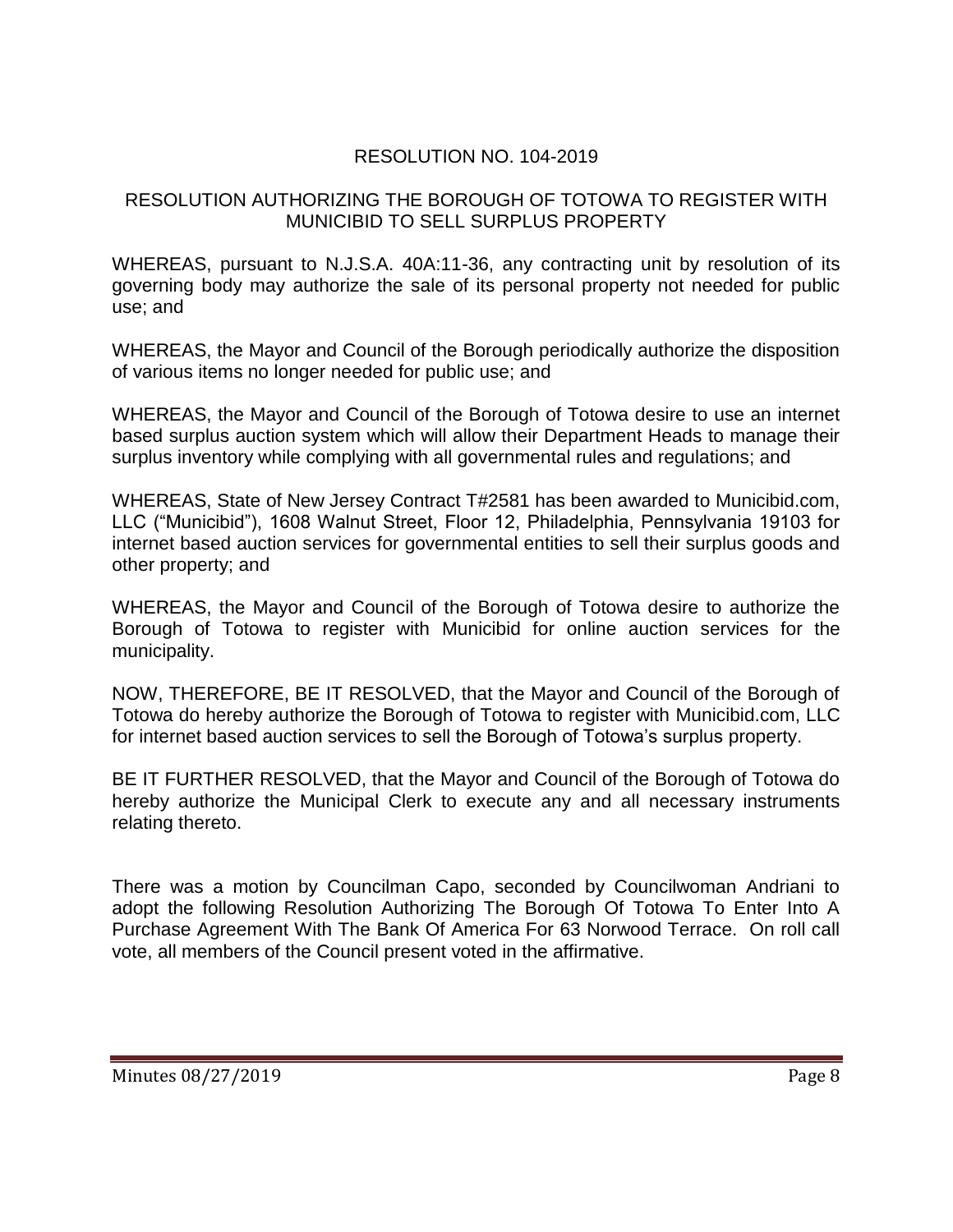# RESOLUTION NO. 105-2019

#### RESOLUTION AUTHORIZING THE BOROUGH OF TOTOWA TO ENTER INTO A PURCHASE AGREEMENT WITH THE BANK OF AMERICA FOR 63 NORWOOD TERRACE

WHEREAS, Bank of America, 100 N. Tyron Street, Charlotte, North Carolina 28255 is the owner of property located at 63 Norwood Terrace in the Borough of Totowa and identified as Block 122, Lot 20 on the official tax map of the Borough of Totowa; and

WHEREAS, this property is located on the Passaic River and the housing structure has been condemned and declared inhabitable by the Borough of Totowa Construction Code Official; and

WHEREAS, the Mayor and Council of the Borough of Totowa desire to acquire this property in order to demolish the existing structure and convert the property to open space for community-wide use in perpetuity; and

WHEREAS, Bank of America has offered to sell the aforementioned property to the Borough of Totowa for the sum of \$1.00 and the Borough of Totowa has agreed to purchase the property for this sum; and

WHEREAS, the Mayor and Council desire to memorialize the terms and conditions of the purchase of 63 Norwood Terrace in a Purchase Agreement; and

WHEREAS, the Mayor and Council of the Borough of Totowa further desire to authorize the purchase of this property.

NOW, THEREFORE, BE IT RESOLVED, that the Mayor and Council of the Borough of Totowa do hereby authorize the Borough of Totowa to enter into a Purchase Agreement with Bank of America for the purchase of property located at 63 Norwood Terrace in the Borough of Totowa and identified as Block 122, Lot 20 on the official tax map of the Borough of Totowa.

BE IT FURTHER RESOLVED, that the Municipal Council of the Borough of Totowa does hereby authorize the Mayor and Municipal Clerk to execute any and all instruments relating thereto.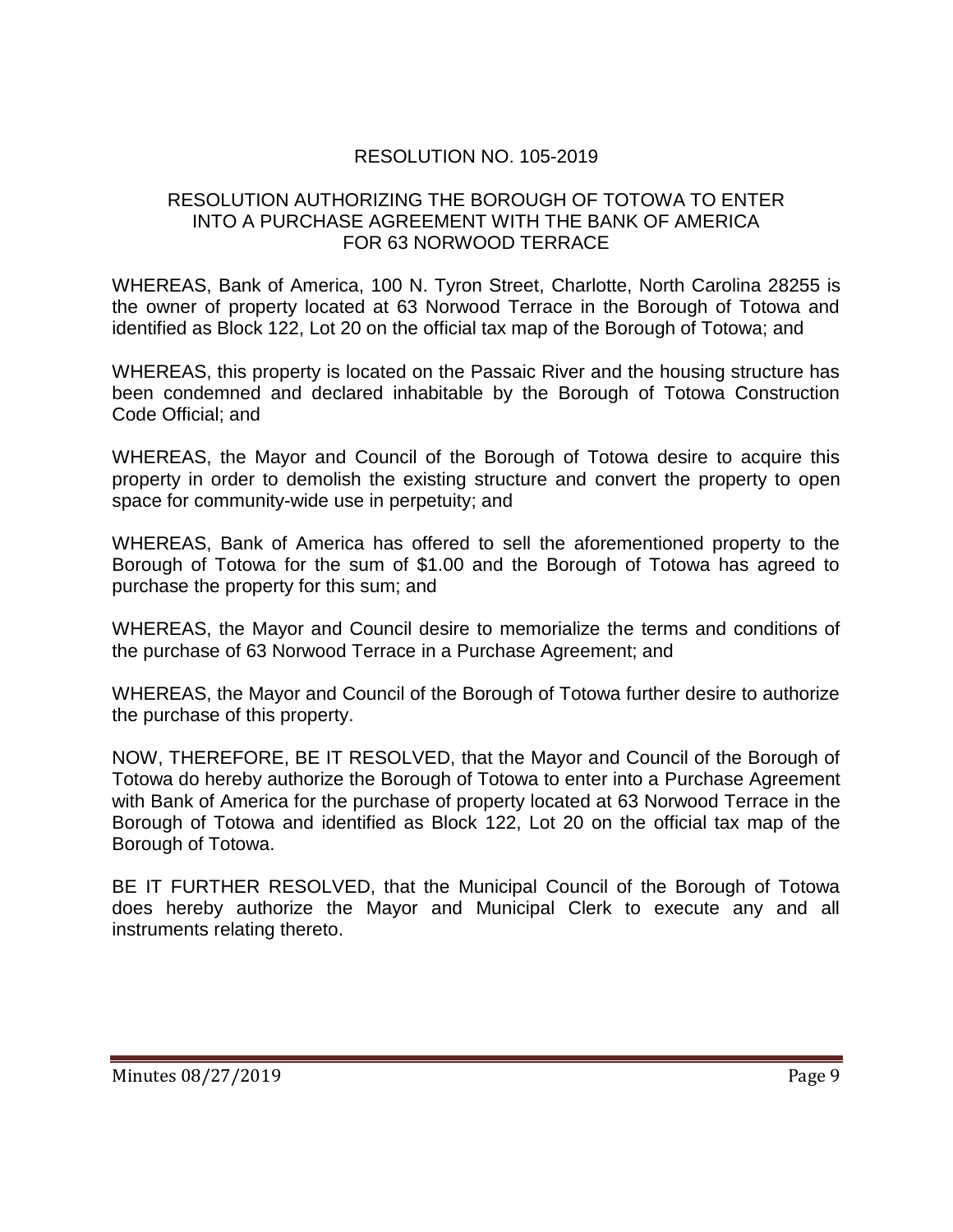# COMMITTEE ON LIAISON & INSPECTION:

There was a motion by Councilwoman Andriani, seconded by Councilman Bucher to adopt the following Resolution Authorizing The Purchase And Delivery Of One Multifunction Color Copying Machine For The Borough Of Totowa Board Of Recreation. On roll call vote, all members of the Council present voted in the affirmative.

### RESOLUTION NO. 106-2019

#### RESOLUTION AUTHORIZING THE PURCHASE AND DELIVERY OF ONE MULTIFUNCTION COLOR COPYING MACHINE FOR THE BOROUGH OF TOTOWA BOARD OF RECREATION

WHEREAS, the Borough of Totowa Board of Recreation Director has requested that a new multifunction color copying machine be purchased for use by the Borough of Totowa Board of Recreation; and

WHEREAS, the Mayor and Council of the Borough of Totowa have determined that there is a need for this equipment to be used by Board of Recreation; and

WHEREAS, the Mayor and Council of the Borough of Totowa desire to authorize the purchase of the multifunction color copying machine; and

WHEREAS, State of New Jersey Contract No. G40467 has been awarded to Atlantic Tomorrow, 134 West 26<sup>th</sup> Street, 3<sup>rd</sup> Floor, New York, New York 10001 for the purchase of one Savin MP C307 color copying machine and all related equipment in the amount of \$2,354.00; and

WHEREAS, pursuant to the applicable New Jersey State laws, the purchase of this equipment may be authorized without public bidding.

NOW, THEREFORE, BE IT RESOLVED, that the Mayor and Council of the Borough of Totowa do hereby authorize the purchase and delivery of one Savin MP C307 color copying machine from Atlantic Tomorrow in the amount of \$2,354.00.

BE IT FURTHER RESOLVED, that the Mayor and Municipal Council of the Borough of Totowa do hereby authorize the Municipal Clerk and Board of Recreation Director to execute any and all instruments relating thereto.